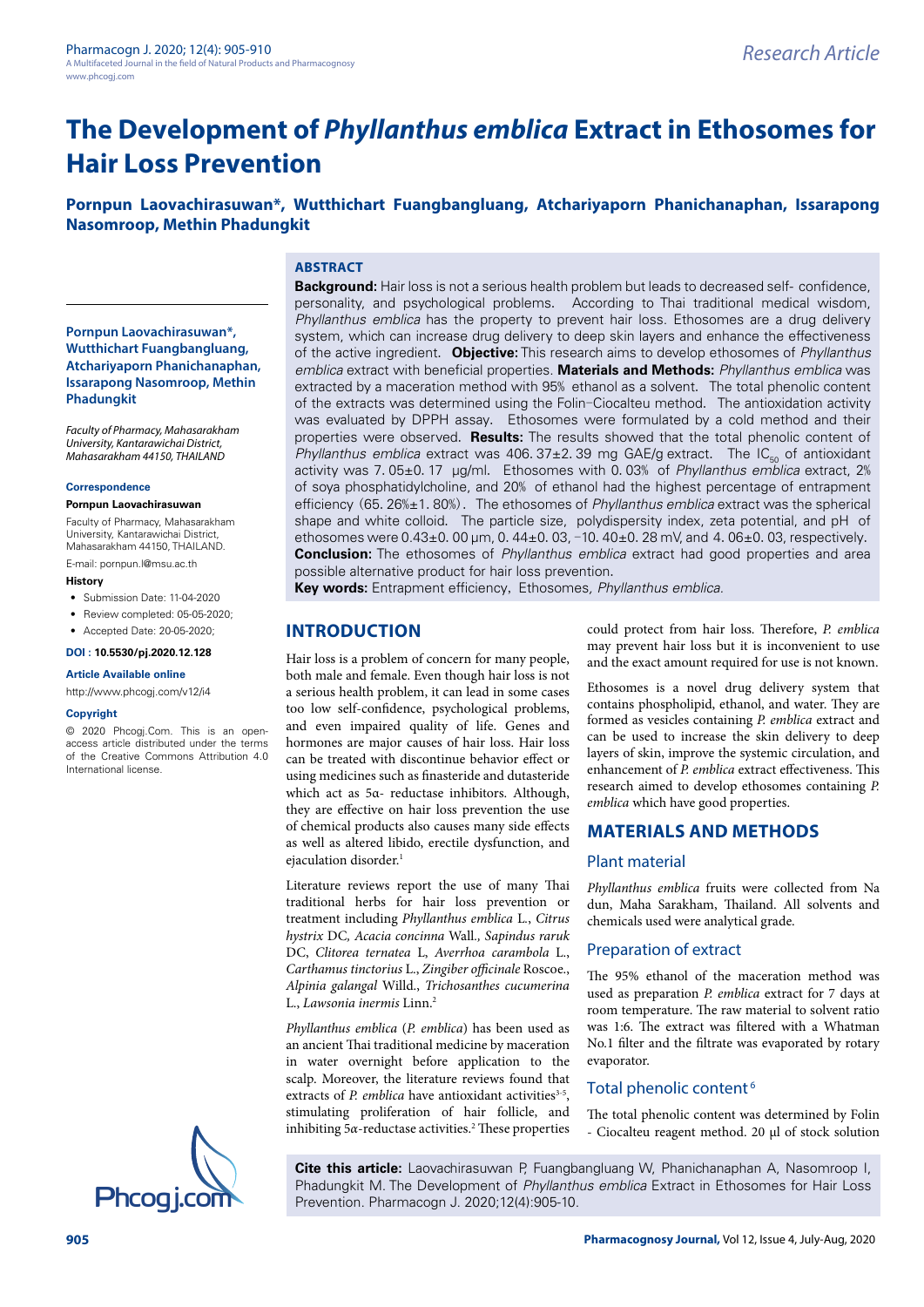(0.25 mg/ml) of the *P. emblica* extract, 100 μl of 10 % Folin - Ciocalteu reagent, and 80 μl of 1 M sodium carbonate solution were added to 96 well microplates and mixed well. The mixture was kept at room temperature for 30 min and absorbance of the color developed was recorded at 765 nm with UV Visible spectrophotometer (BMG Labtech, Germany). Total phenolic content estimated from 6 replicates was expressed in mg equivalents of gallic acid per 1 g of crude extract.

# Antioxidant activity by DPPH radical scavenging assay7

Different 2 fold-dilution of *P. emblica* extract (stock solution 1 mg/ ml) were prepared. 1,1-diphenyl-2-picrylhydrazyl (DPPH) solution was prepared by dissolving 6 mg of DPPH in 100 ml of 95% ethanol. Then 100 μl of *P. emblica* extract from each dilution was added in 100 μl of DPPH solution. The mixture was shaken vigorously and left to stand in the dark condition for 30 min. The absorbance of the solution was measured spectrophotometrically at 517 nm with 6 replicate measurements. The % radical scavenging of the extract was calculated using the following formula:

% radical scavenging =  $[(\text{Abs}_{\text{control}} - \text{Abs}_{\text{sample}})/\text{Abs}_{\text{control}}] \times 100$  (1)

Where Abs sample is the absorbance of the *P. emblica* extract solution and Abs <sub>control</sub> is the absorbance of the ascorbic acid which was used as standard.

#### Development of ethosome formulation<sup>8</sup>

Ethosomes were prepared by the cold method. In brief, the *P. emblica* extract was placed in a small round bottom flask and dissolved with 95% ethanol under mixing with the magnetic stirrer at 30°C. The round bottom flask was covered with aluminium foil to avoid ethanol evaporation. Soya phosphatidylcholine (Phospholipon 90G) was added and dissolved. Distilled water was added slowly with a constant rate and continuous stirring to obtain the ethosomal colloidal suspensions. The suspension of ethosomes was continuously stirred for 30 min and the resulting formulations stored at 4°C. The 9 formulations (F1- F9) of ethosomes were prepared with varied concentrations of soya phosphatidylcholine (1-3%) and ethanol (20-40%). The ethosome formulations with the highest percentage of entrapment efficiency was selected. The results are shown in Table 1.

#### Evaluation of the ethosome preparation

The ethosome formulation which had the highest percentage of entrapment efficiency was evaluated.

### *Morphology*

Surface morphology examined by Scanning Electron Microscopy (SEM) (FEI, Quanta 450, USA). One drop of ethosome formulation was placed on a stub and samples were dried and coated with gold before examination.

#### *pH measurement*

The pH of the formulations was monitored by using a digital pH meter (Mettler Toledo, Switzerland) with 6 replicate measurements.

#### *Particle size, size distribution, zeta potential*

Particle size, size distribution and zeta potential were measured using

Zetasizer (Malvern, UK). The size distribution was reported as the polydispersity index (PDI) with 6 replicate measurements.

#### *Total phenolic contents*

The details of total phenolic contents measurement are as mentioned above.

#### *Entrapment efficiency 9*

The percentage of entrapment efficiency (%EE) of ethosomes was determined by using the centrifugation method. 10 ml of ethosome dispersions were centrifuged using a cooling ultracentrifuge (Beckman) at 30,000 rpm. The supernatant was siphoned off carefully to divide the unentrapped *P. emblica* extract. 9 ml of 2% Triton-X 100 was added to the sediment to dissolves the vesicles. The percentage of entrapment efficiency was investigated in terms of % GAE in sediment measured from 6 replicate measurements. The percentage of encapsulated total phenolic content was calculated as follows:

% EE = (amount of GAE in ethosome / amount of GAE added) x 100 (2)

#### *Antioxidants*

The antioxidant activity test as mentioned above.

# **RESULTS AND DISCUSSION**

#### Percentage of yield

*P. emblica* was extracted with 95% ethanol for 7 days. After evaporation to dryness, the residue was dark brown sticky extract. The percentage of yield was 12.64%.

#### Total phenolic contents

Total phenolic content of the *P. emblica* extracts was determined with the Folin-Ciocalteu method. Total phenolic contents of *P. emblica* extract were  $406.37 \pm 2.39$  mg GAE/g crude extract (n=6).

#### Ethosomes properties

The ethosomes of *Phyllanthus emblica* extract had the spherical shapes and were a white colloidal suspension. The particle size, polydispersity index, zeta potential, and pH of *P. emblica* extracts were  $1.49 \pm 0.38$  $\mu$ m, 0.91  $\pm$  0.01, -34.10 $\pm$ 0.99 mV, and 3.75  $\pm$  0.01, respectively. The properties of F1-F9 ethosome formulations were as reported in Table 2. From the results, F1 ethosome formulation is the highest of a percentage of entrapment efficiency (65.26  $\pm$  1.80 %EE). The particle size, polydispersity index, zeta potential, and pH of the F1 ethosome formulation were  $0.43 \pm 0.00$  µm,  $0.44 \pm 0.03$ , and  $-10.40 \pm 0.28$  mV, and  $4.06 \pm 0.03$ , respectively.

#### **Morphology**

SEM photographs showed the surface morphology of ethosomes. The ethosomes were revealed to be spherical vesicles with a smooth surface as shown in Figure 1.

#### *pH measurement*

The pH of the ethosomes formulations was between in ranges of 3.83  $\pm$ 0.01 to  $4.19 \pm 0.02$ .

| Table 1: Formulation of <i>P. emblica</i> extract in ethosomes. |  |
|-----------------------------------------------------------------|--|
|-----------------------------------------------------------------|--|

| Components                     |     |     |     | F4  |     | F6  |       |       |       |
|--------------------------------|-----|-----|-----|-----|-----|-----|-------|-------|-------|
| P. emblica extract (mg)        | 10  | 10  | 10  | 10  | 10  | 10  | 10    | 10    | 10    |
| Soya phosphatidyl choline (mg) | 600 | 600 | 600 | 900 | 900 | 900 | 1,200 | 1,200 | 1,200 |
| 95% Ethanol (ml)               |     |     | 12  |     |     | 12  |       |       | 12    |
| Distilled water q.s. to (ml)   | 30  | 30  | 30  | 30  | 30  | 30  | 30    | 30    | 30    |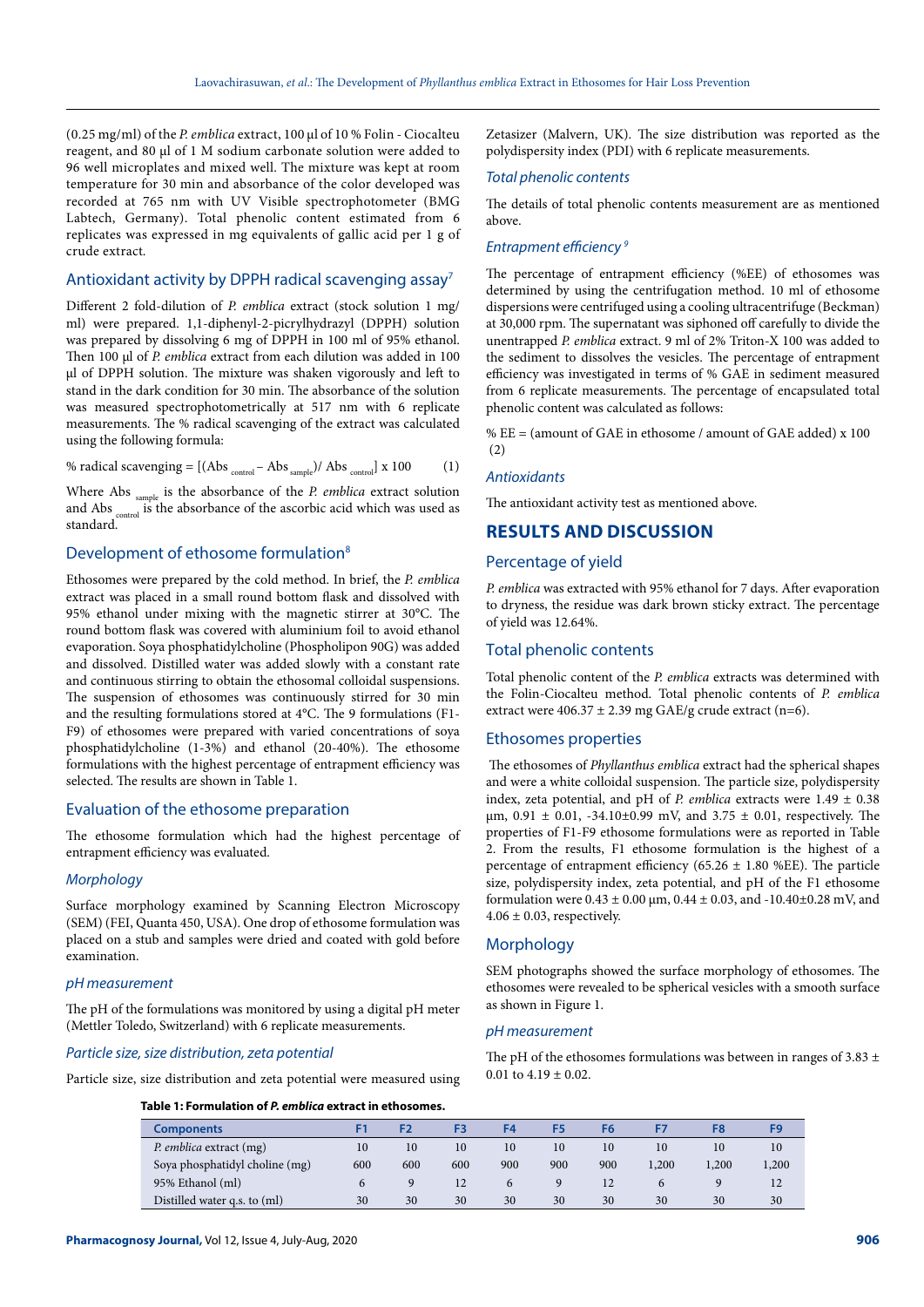| <u>1990 - Petro Marchiel Alexander Children Children and Marchiel Children Milliam (11–6).</u> |                 |                    |                 |                     |                  |  |  |  |  |  |
|------------------------------------------------------------------------------------------------|-----------------|--------------------|-----------------|---------------------|------------------|--|--|--|--|--|
| <b>Formulation</b>                                                                             | pH              | Particle size (um) | <b>PDI</b>      | Zeta potential (mV) | %EE              |  |  |  |  |  |
| P. emblica extracts                                                                            | $3.75 \pm 0.01$ | $1.49 \pm 0.38$    | $0.91 \pm 0.01$ | $-34.10 \pm 0.99$   |                  |  |  |  |  |  |
| F <sub>1</sub>                                                                                 | $4.06 \pm 0.03$ | $0.43 \pm 0.00$    | $0.44 \pm 0.03$ | $-10.40 \pm 0.28$   | $65.26 \pm 1.80$ |  |  |  |  |  |
| F <sub>2</sub>                                                                                 | $3.94 \pm 0.03$ | $0.36 \pm 0.00$    | $0.37 \pm 0.02$ | $-2.17 \pm 0.10$    | $65.15 \pm 2.08$ |  |  |  |  |  |
| F <sub>3</sub>                                                                                 | $4.19 \pm 0.02$ | $0.37 \pm 0.00$    | $0.37 \pm 0.02$ | $-2.99 \pm 0.11$    | $53.48 \pm 2.06$ |  |  |  |  |  |
| F <sub>4</sub>                                                                                 | $4.03 \pm 0.01$ | $0.64 \pm 0.01$    | $0.79 \pm 0.04$ | $-3.33 + 0.12$      | $63.79 \pm 0.79$ |  |  |  |  |  |
| F <sub>5</sub>                                                                                 | $3.94 \pm 0.01$ | $1.06 \pm 0.01$    | $0.30 \pm 0.01$ | $-1.51 \pm 0.18$    | $58.97 + 2.17$   |  |  |  |  |  |
| F <sub>6</sub>                                                                                 | $3.96 \pm 0.02$ | $2.34 \pm 0.08$    | $0.97 \pm 0.02$ | $-0.26 \pm 0.12$    | $49.12 \pm 0.97$ |  |  |  |  |  |
| F <sub>7</sub>                                                                                 | $3.83 \pm 0.01$ | $1.49 \pm 0.06$    | $0.97 \pm 0.03$ | $-0.34 + 0.22$      | $58.20 \pm 1.84$ |  |  |  |  |  |
| F8                                                                                             | $4.02 \pm 0.03$ | $1.03 \pm 0.03$    | $0.45 \pm 0.02$ | $-0.24 \pm 0.33$    | $57.92 \pm 2.16$ |  |  |  |  |  |
| F <sub>9</sub>                                                                                 | $3.94 \pm 0.02$ | $1.23 \pm 0.02$    | $0.33 \pm 0.04$ | $-8.58 \pm 0.26$    | $43.34 \pm 1.69$ |  |  |  |  |  |

**Table 2: The properties of** *P. emblica* **extracts and various ethosome formulations (n=6).**



**Figure 1:** SEM image of ethosomes (A) (1000X) and (B) (4000X).

#### *Particle size, polydispersity index, zeta potential*

The particle size of ethosomes was in the range of  $0.36 \pm 0.00$  to  $2.34 \pm 0.00$ 0.08  $\mu$ m. The polydispersity index (PDI) was 0.30  $\pm$  0.01 to 0.97 $\pm$  0.03 and zeta potential was  $-10.40 \pm 0.28$  to  $0.26 \pm 0.12$  mV.

# *Entrapment efficiency*

The percentage of entrapment efficiency (%EE) of ethosomes formulations ranged from 43.34± 1.69 to 65.26± 1.80%. The F9 formulation showed minimum entrapment whereas F1 showed maximum entrapment of extract.

#### *Antioxidants*

The IC<sub>50</sub> of *P. emblica* extracts was 7.05±0.17 µg/ml whereas IC<sub>50</sub> of F1 was 1.06±0.10 µg/ml. The IC<sub>50</sub> of ascorbic acid which was used as standard reference was  $6.42 \pm 0.20$  µg/ml.

According to the like dissolves like rule in reference to solubility of polar and non-polar substances, 95% ethanol is a very polar substance and tends to extract a high percentage of yield. This result corresponds to the result of Kornthip *et al*. 10 who found for *P. emblica* bark that there was a greater percentage of yield in 95% ethanol (15.60%) when compared with 50% ethanol (14.18%). Moreover, a study using *P. emblica* from Chiang Mai produced 21.63% of crude extract when macerated with 95% ethanol.<sup>2</sup> The different percentage of yields may be due to different sources of *P. emblica.*

Total phenolics contents could have been inhibitory to a 5*α*-reductase enzyme which is responsible for changing androgen testosterone into the more potent androgen dihydrotestosterone (DHT). Overexpression of DHT causes androgenic alopecia in males. Therefore, we have determined average total phenolic contents of  $406.37 \pm 2.39$  mg GAE/g crude extract which macerated in 95% ethanol for 7 days, and this

corresponds to the results of Jantima *et al*. 11 who determined total phenolic contents in *P. emblica* from 4 sources in Thailand extracted with ethyl acetate, and found that *P. emblica* from Maha Sarakham had total phenolic contents 494.00 ± 19.50 mg GAE/g crude extract. Although, the total phenolic contents extracted with ethyl acetate was more than that from 95% ethanol extraction, the ethyl acetate is toxic to the skin. Therefore, the research team used 95% ethanol extract in order to reduce toxicity so that the preparation can be used in dermal cosmetics.

As humans get older they produce more free radicals, while the endogenous defense mechanisms decrease. This imbalance leads to progressive damage to cellular structures. Thus, free radicals might lead to pattern baldness by damaging hair follicles. The researchers were interested in determining the antioxidant effect from *P. emblica*  crude extract by the DPPH method. The IC<sub>50</sub> was 7.05  $\pm$  0.17 µg/ml whereas the ascorbic acid standard solution had IC<sub>50</sub> at 6.42  $\pm$  0.20 µg/ ml, corresponding with a result from [Pientaweeratch](http://www.tandfonline.com/author/Pientaweeratch%2C+Sirinya) et al.<sup>4</sup> who found the IC<sub>50</sub> of *P. emblica* crude extract from Chaopraya Abhaiphubejhr hospital, Prachin Buri, Thailand at 1.70 ± 0.07 µg/ml. The different sources of *P. emblica* may cause different results.

The ethosome was proper with 30,000 rpm at 4 °C for 90 min to separated sediment and supernatant parts. Then Triton X-100, a non-ionic surfactant that had no effect with total phenolic compounds analysis used as a marker in this study, was used as vesicle lysing agent for determining the percentage of entrapment efficacy. Based on the results of the study. The researchers found that increasing soya phosphatidylcholine and 95 % ethanol contents in ethosome formulations decreased the percentage of entrapment efficiency. Thus, the researchers choose F1 which had minimum soya phosphatidylcholine and 95 % ethanol contents but had the highest percentage of entrapment efficiency to apply as a hair tonic. These findings were opposite to Chen et al.<sup>12</sup> and Sivakranth et al.<sup>13</sup>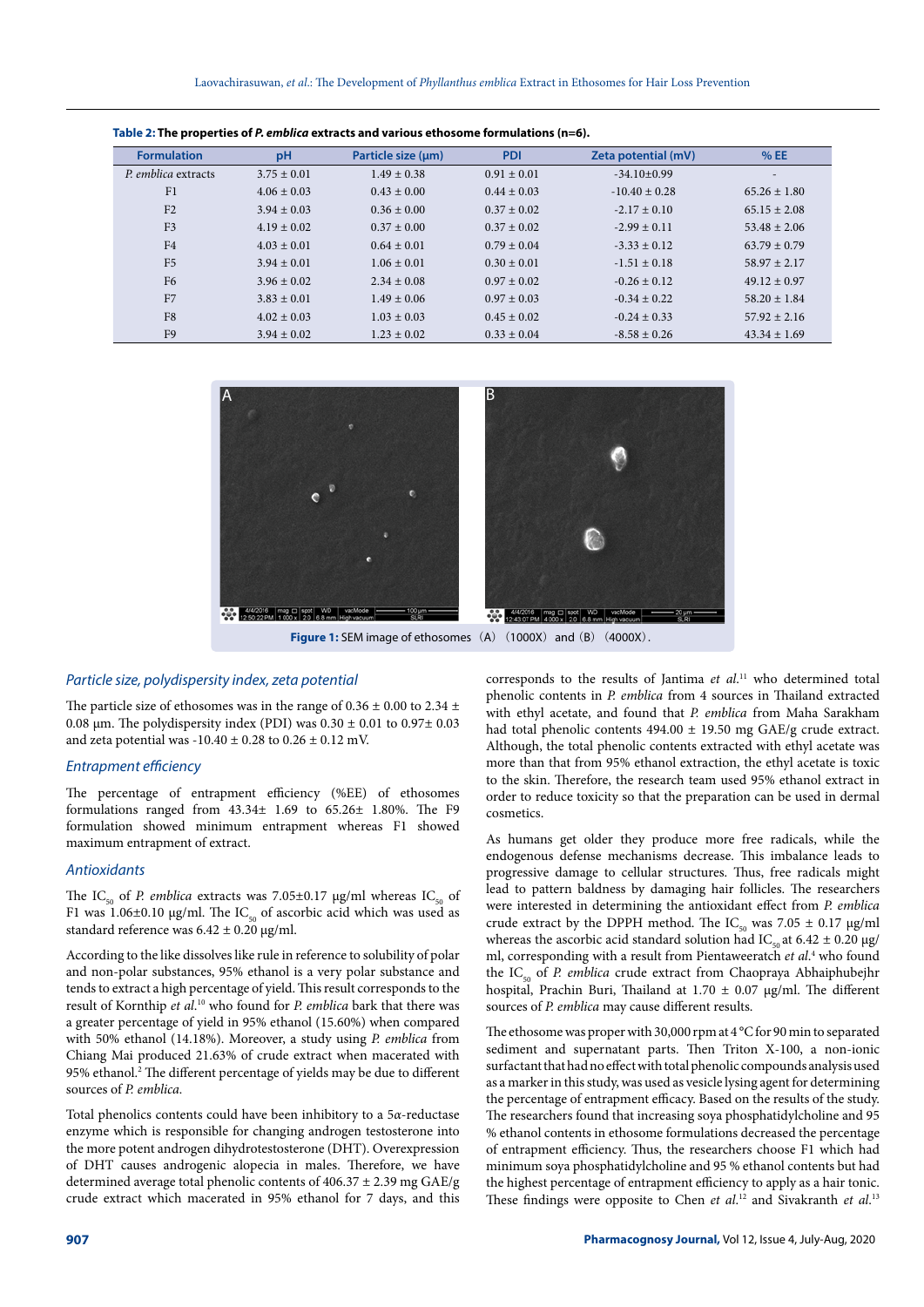who found that increasing soya phosphatidylcholine and 95 % ethanol contents had a greater percentage of entrapment efficiency. However, if the ethanol content was more than 45%, it caused leakage of ethosome vesicles. Iizhar *et al*. 14 found that greater entrapment efficiency was found when the ethosomes were resized by sonication. Similarly Shirwaikar *et al*. 15 found that a sonication effect on ethosome vesicle arrangement which increases the stability and resized the vesicle. Also, due to the vesicle size being decreased, greater permeability and deeper penetration into the target was found. While the primary study of this research shows the percentage of entrapment efficiency was decreased when the ethosomes were resized by sonication. Base on this study, the researchers found the correlation that when the concentration of phospholipid was constant and varied the concentration of ethanol. The formulations which had more ethanol contents were larger. This correlation is opposite to that reported by Touitou *et al*. 16 who found when determining the concentration of phospholipid was constant and varied the concentration of ethanol. The formulations which had more ethanol contents were smaller. The polydispersity index of F1 formulation was  $0.44 \pm 0.03$  which not more than 1. These results showed the particles of ethosomal vesicles had distributed regularly.<sup>17</sup> The zeta potential of F1 formulation had a more negative charge on the surface of ethosomal vesicle. F1 formulation was aggregated loosely when left overnight. However, the particles of ethosome could be quickly dispersed and suspend when shaking with a little force.

The antioxidant activity of ethosomes was greater than *P. emblica* extract solution. This study showed the development of *P. emblica* in ethosomes may improve the antioxidant activity of *P. emblica*. Koli and Lin<sup>18</sup> reported the development of ethosomes could protect active ingredients from oxidation reactions that may promote antioxidant activity.

# **CONCLUSION**

The combination of 20% ethanol, 2% soya phosphatidylcholine, and *P. emblica* extract (10 mg) could be used to prepare ethosomes with good properties. The ethosomes of *P. emblica* extract can be used for hair loss prevention products.

# **ACKNOWLEDGEMENTS**

This research was financially supported by Mahasarakham University and the Faculty of Pharmacy, Mahasarakham University.

#### **REFERENCES**

1. Zhou Z, Song S, Gao Z, Wu J, Ma J, Cui Y. The efficacy and safety of dutasteride compared with finasteride in treating men with androgenetic alopecia: a systematic review and meta-analysis. Clin Interv Aging. 2019;14:399-406.

- 2. Kumar N, Rungseevijitprapa W, Narkkhong NA, Suttajit M, Chaiyasut C.  $5\alpha$ -reductase inhibition and hair growth promotion of some Thai plants traditionally used for hair treatment. J Ethnoplarmacol. 2012;139(3):765-71.
- 3. Jantima H, Supanida W, Hathairat R. Free Radical Scavenging Capacity, Tyrosinase Inhibition Activity and Total Phenolics Content of Ethyl Acetate Extracts from Indian Gooseberry (*Phyllanthus emblica* L.) in Thailand. Proceedings of 48th Kasetsart University Annual Conference: Agro-Industry. 2010;91-9.
- 4. Pientaweeratch S, Panapisal V, Tansirikongkol A. Antioxidant, anti-collagenase and anti-elastase activities of *Phyllanthus emblica*, *Manilkara zapota* and silymarin: an *in vitro* comparative study for anti-aging applications. Pharm Biol. 2016;1-8.
- 5. Kumar MBS, Kumar MCR, Bharath AC. Screening of selected biological activities of *Artocarpus lakoocha* Roxb. (moraceae) fruit pericarp. J Basic Clin Pharm. 2010;1(4):239-45.
- Attard E. A rapid microtitre plate Folin-Ciocalteu method for the assessment of polyphenols. Cent Eur J Biol. 2013;8(1):48-53.
- 7. Singh S, Prakash P. Evaluation of antioxidant activity of banana peels (*Musa acuminata*) extracts using different extraction methods. Chem Sci Trans. 2015;4(1):158-60.
- 8. Sowjanya S, Shivanand K, Divakar G, Tejaswi G, Venkatanagaraju E, Swetha M. Development and *In vitro* evaluation of gel containing ethosomes entrapped with sulfasalazine. World J Pharm Pharm Sci. 2013;2(6):6629-39.
- 9. Burapol AK, Gupta V, Ramteke S. Preparation and characterization of ethosomes for topical delivery of aceclofenac. Indian J Pharm Sci. 2010;72(5):582-6.
- 10. Kornthip P, Jinnapar B, Supakit C, Sukontip S, Sakulrat R, Pornpun L. [Development of mouthwash from](https://pharm.kku.ac.th/isan-journal/journal/volumn9-no1/002-Proceeding/Page151-154.pdf) *Phyllanthus emblica* L. bark extract for oral [candidiasis](https://pharm.kku.ac.th/isan-journal/journal/volumn9-no1/002-Proceeding/Page151-154.pdf). Isan J Pharm Sci. 2013;9(1):151-54.
- 11. Jantima H, Supanida W, Hathairat R, Nakorm L, Vichai H. Free radical scavenging capacity, tyrosinase inhibition activity and total phenolics content of ethyl acetate extracts from Indian gooseberry (*Phyllanthus emblica* L.) in Thailand. Proceeding of 48<sup>th</sup> Kasetsart University Annual Conference: Agro-Industry; 2010 Feb 3-5; Bangkok, Thailand; 2010. p. 1-9.
- 12. Chen JG, Liu YF, Gao TW. Preparation and anti-inflammatory activity of triptolide ethosomes in an erythema model. J Liposome Res. 2010;20(4):297–303.
- 13. Sivakranth M, Anjuma Ara P, Krishnaveni C, Venkatesh E. Ethosomes: a novel vesicular drug delivery system. Int J Adv Pharm 2012;2(1);16-27.
- 14. Iizhar SA, Syed IA, Satar R. *In vitro* assessment of pharmaceutical potential of ethosomes entrapped with terbinafine hydrochloride. J Adv Res. 2016;7(3):453-61.
- 15. Shirwaikar A, Devi AS, Vipin KV, Sarat CC. Comparative evaluation of sonicated and unsonicated ethosomes containing ketoconazole. Int J Adv Pharm Biol Chem. 2012;1(1):15-20.
- 16. Touitou E, Dayan N, Bergelson L, Godin B, Eliaz M. Ethosomes–novel vesicular carriers for enhanced delivery : characterization and skin penetration properties. J Control Release. 2000;65(3):403-18.
- 17. Esposito E, Menegatti E, Cortes R. Ethosomes and liposomes as topical vehicles for azelaic acid: A preformulation study. J Cosmet Sci. 2004;55:253- 64.
- 18. Koli JR, Lin S. Development of antioxidant ethosomes for topical delivery utilizing the synergistic properties of vit A palmitate, vit E and vit C. AAPS J. 2009;11:1-8.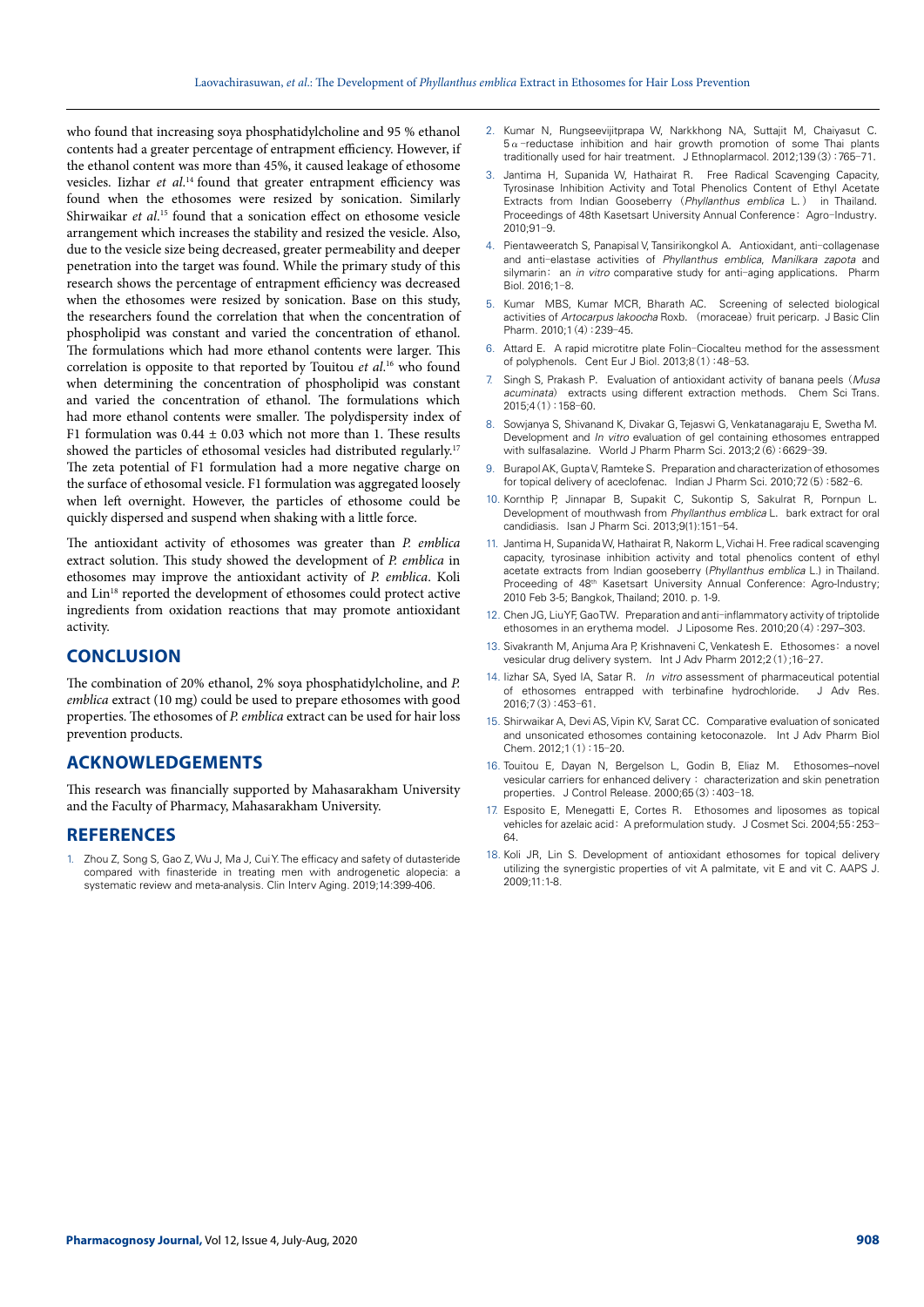# **GRAPHICAL ABSTRACT Extracted with** 95% ethanol Phyllanthus emblica Phyllanthus emblica extract Total phenolic content by Antioxidant activity Ethosomes Folin Ciocaltue method by DPPH assay by cold method

# **ABOUT AUTHORS**



# **Assistant Professor Dr. Pornpun Laovachirasuwan Current affiliation:**

Faculty of Pharmacy, Mahasarakham University, Maha Sarakham, Thailand

# **Skills and expertise:**

- Research and development of pharmaceutical, cosmeceutical, and nutraceutical product from herbal
- Drug delivery system (liposome, niosome, and ethosome)
- Biological activities (antioxidant, anti-tyrosinase, and anti-mutagenic)



# **Wutthichart Fuangbangluang**

# **Current affiliation:**

Department of Pharmacy,Wing 56 hospital, Medical Royal Thai Air Force



**Atchariyaporn Phanichanaphan Current affiliation:**  Boots Retail Pharmacy, Chonburi